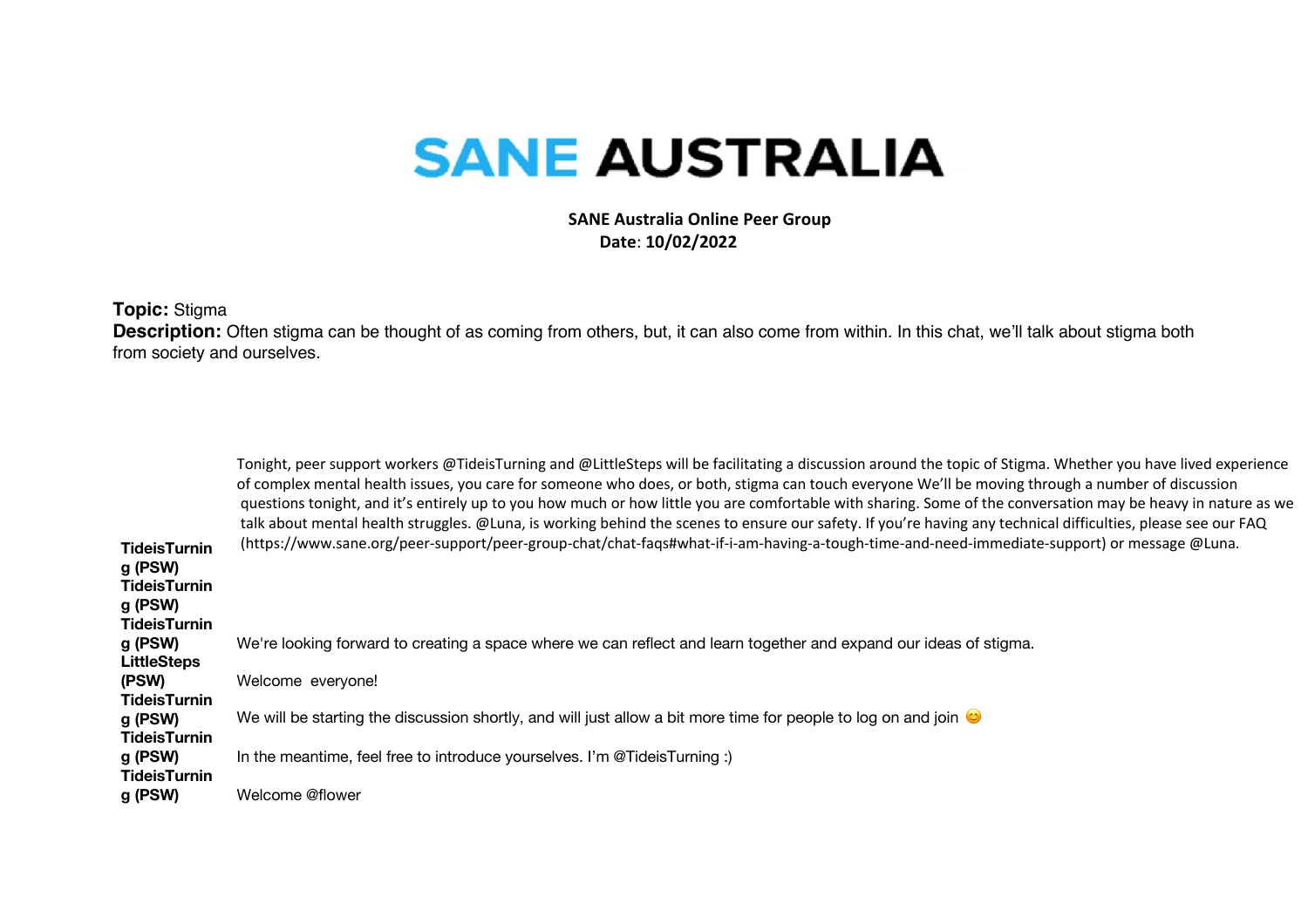| <b>LittleSteps</b><br>(PSW)<br><b>LittleSteps</b>               | I'm LittleSteps :)                                                                                                                                                                                                                                                                                                      |
|-----------------------------------------------------------------|-------------------------------------------------------------------------------------------------------------------------------------------------------------------------------------------------------------------------------------------------------------------------------------------------------------------------|
| (PSW)                                                           | Welcome @Shaz51                                                                                                                                                                                                                                                                                                         |
| Shaz <sub>51</sub>                                              | Heyyy hello @LittleSteps (PSW), @TideisTurning (PSW) xx                                                                                                                                                                                                                                                                 |
| <b>TideisTurnin</b>                                             |                                                                                                                                                                                                                                                                                                                         |
| g (PSW)<br><b>TideisTurnin</b>                                  | Hi @Shaz51:)                                                                                                                                                                                                                                                                                                            |
| g (PSW)                                                         | We'll get started now with our first question: What's your idea of stigma?                                                                                                                                                                                                                                              |
| <b>LittleSteps</b>                                              |                                                                                                                                                                                                                                                                                                                         |
| (PSW)                                                           | Hello @Snowie                                                                                                                                                                                                                                                                                                           |
| <b>LittleSteps</b><br>(PSW)                                     | For me, stigma is linked to negativity, meaning negative thoughts and connotations. I think there is a lot of stigma surrounding complex<br>mental health issues in our society – mainly in the form of stereotypes.                                                                                                    |
| <b>LittleSteps</b><br>(PSW)                                     | Hello @J J Welcome!                                                                                                                                                                                                                                                                                                     |
|                                                                 |                                                                                                                                                                                                                                                                                                                         |
| <b>Naomi</b>                                                    | Hello all                                                                                                                                                                                                                                                                                                               |
| J J                                                             | Hello @J J                                                                                                                                                                                                                                                                                                              |
| tyme (PSW)<br><b>LittleSteps</b>                                | Hello:)                                                                                                                                                                                                                                                                                                                 |
| (PSW)                                                           | Hello tyme!                                                                                                                                                                                                                                                                                                             |
| ل_ل                                                             | Ok fear                                                                                                                                                                                                                                                                                                                 |
| Snowie<br><b>TideisTurnin</b>                                   | Stigma is when someone views you in a negative way because of our mental illness                                                                                                                                                                                                                                        |
| g (PSW)<br><b>TideisTurnin</b><br>g (PSW)<br><b>LittleSteps</b> | I feel like fear is a big one @J_J:)<br>Next question: stigma often comes from other people's negative viewpoints (externalised). What does this look like<br>in your life?                                                                                                                                             |
| (PSW)                                                           | Hello @chibam!                                                                                                                                                                                                                                                                                                          |
| chibam                                                          | Howdy!: D<br>Being treated in a negative and/or discriminatory way by others simply because those people know I suffer from mental illness and chronic pain. In my<br>experience simply notifying somebody (and this includes organisations and agencies) that you are mentally unwell is literally automatically being |
| Naomi                                                           | stigmatised.                                                                                                                                                                                                                                                                                                            |
| Shaz <sub>51</sub>                                              | Hello @chibam xxx                                                                                                                                                                                                                                                                                                       |
| Venus                                                           | Hey                                                                                                                                                                                                                                                                                                                     |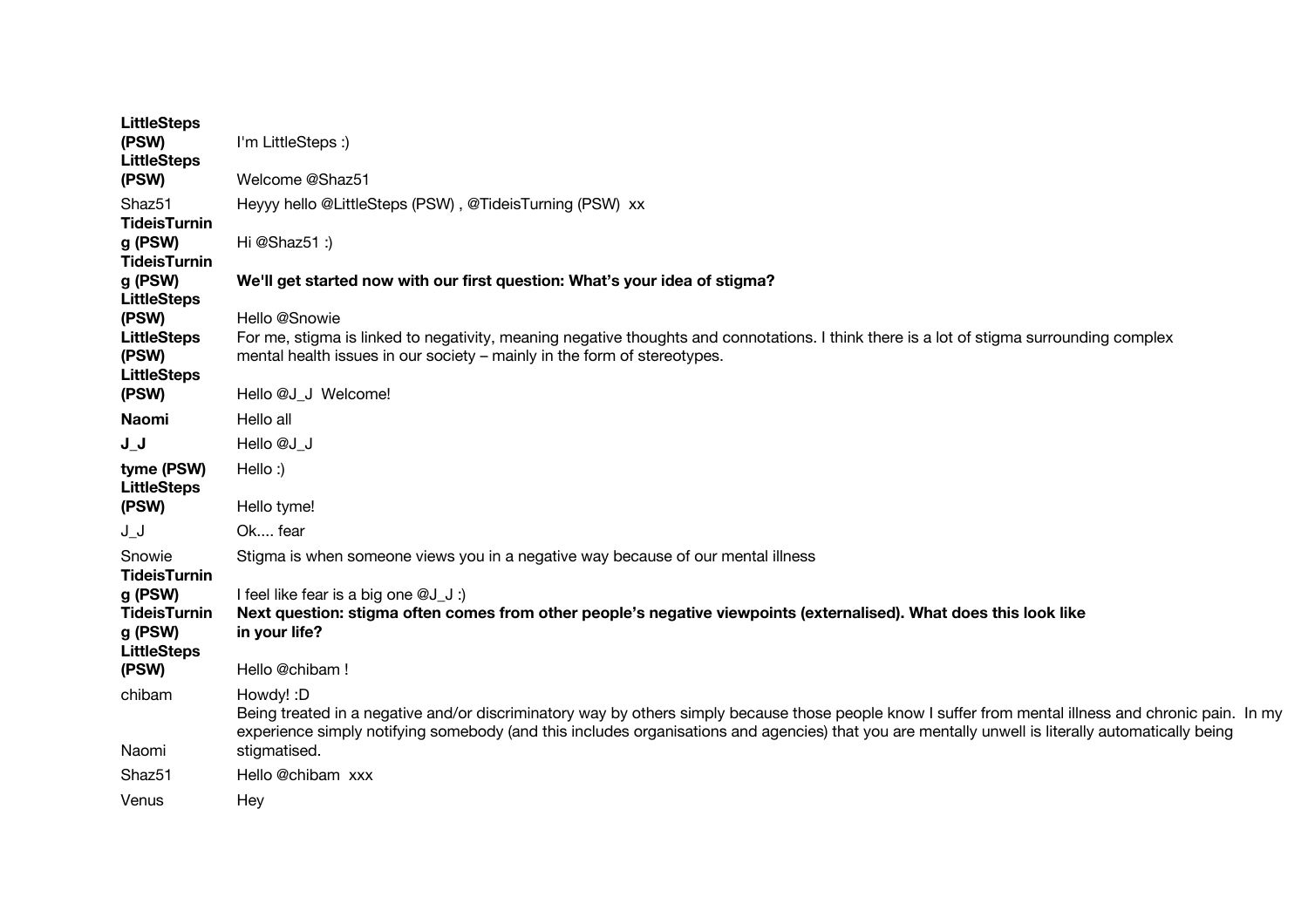| $J_{-}J_{-}$                                                 | There is also a lot of red tape                                                                                                                                                                                                                                                                                                                                                                                 |
|--------------------------------------------------------------|-----------------------------------------------------------------------------------------------------------------------------------------------------------------------------------------------------------------------------------------------------------------------------------------------------------------------------------------------------------------------------------------------------------------|
| Shaz51                                                       | Hey @Venus xxxx                                                                                                                                                                                                                                                                                                                                                                                                 |
| Venus                                                        | Being looked at differently because of my mental health disorder                                                                                                                                                                                                                                                                                                                                                |
| tyme (PSW)                                                   | To me, stigma feels like a 'stench' dragging behind me people smell/see the stench before they see ME                                                                                                                                                                                                                                                                                                           |
| Snowie<br><b>LittleSteps</b><br>(PSW)<br><b>TideisTurnin</b> | People judging me for having a mental illness. Thinking that I am not normal anymore<br>I believe there is a huge amount of stigma surrounding what I have personally experienced with my mental health. This often, in my experience,<br>doesn't look like blatant discrimination. It can be more subtle, like negative stereotypes and assumptions.                                                           |
| g (PSW)                                                      | Yes! I'm hearing a lot of being judged before being given a chance, which is absolutely horrible!<br>not just negative viewpoints but negative actions - when we are stigmatised by others then we are viewed as vulnerable with the hope that we will go<br>away or not follow-up something. I have had this happen with complaints where I'm asked to complete something that I have dificulty with due to my |
| Naomi<br>chibam                                              | illnesses.<br>Snide remarks and conspicuously avoided topics like when you know that people want to say something judgemental about<br>you, but are holding their tongue                                                                                                                                                                                                                                        |
| tyme (PSW)                                                   | Or when people automatically have low expectations of you because you have a MI                                                                                                                                                                                                                                                                                                                                 |
| Venus<br>LittleSteps<br>(PSW)                                | Yesssss chibam <b>O</b> spot on<br>Hello the magician! :)<br>Like, one time people in my family indiacted that the family name was dead (I'm the only male heir, so their basically saying that I've                                                                                                                                                                                                            |
| chibam                                                       | got no chance of marrying and procreating)                                                                                                                                                                                                                                                                                                                                                                      |
| The Hams                                                     | good evening                                                                                                                                                                                                                                                                                                                                                                                                    |
| tyme (PSW)                                                   | Hi @hams!                                                                                                                                                                                                                                                                                                                                                                                                       |
| Venus<br><b>LittleSteps</b>                                  | People not telling me things as they think I won't cope                                                                                                                                                                                                                                                                                                                                                         |
| (PSW)                                                        | Good evening The Hams!                                                                                                                                                                                                                                                                                                                                                                                          |
| chibam                                                       | Hi @TheHams! : relaxed:                                                                                                                                                                                                                                                                                                                                                                                         |
| Venus                                                        | Hey<br>For me, it's usually directed at me by someone else, usually out of ignorance (though that doesn't necessarily make it any less impactful). I like to think                                                                                                                                                                                                                                              |
| <b>TideisTurnin</b><br>g (PSW)                               | everyone has good intentions though, by which view, the other person most likely doesn't realise the stigma they've perpetuated. There are some cases<br>though where stigma is on purpose, out of spite or malice.                                                                                                                                                                                             |
| the magician                                                 | like when people are joking around that im crazy auntie in family and funny. but that doesn't mean i cant be bright as well. its just hat<br>the crazy whacky joking is all the time.                                                                                                                                                                                                                           |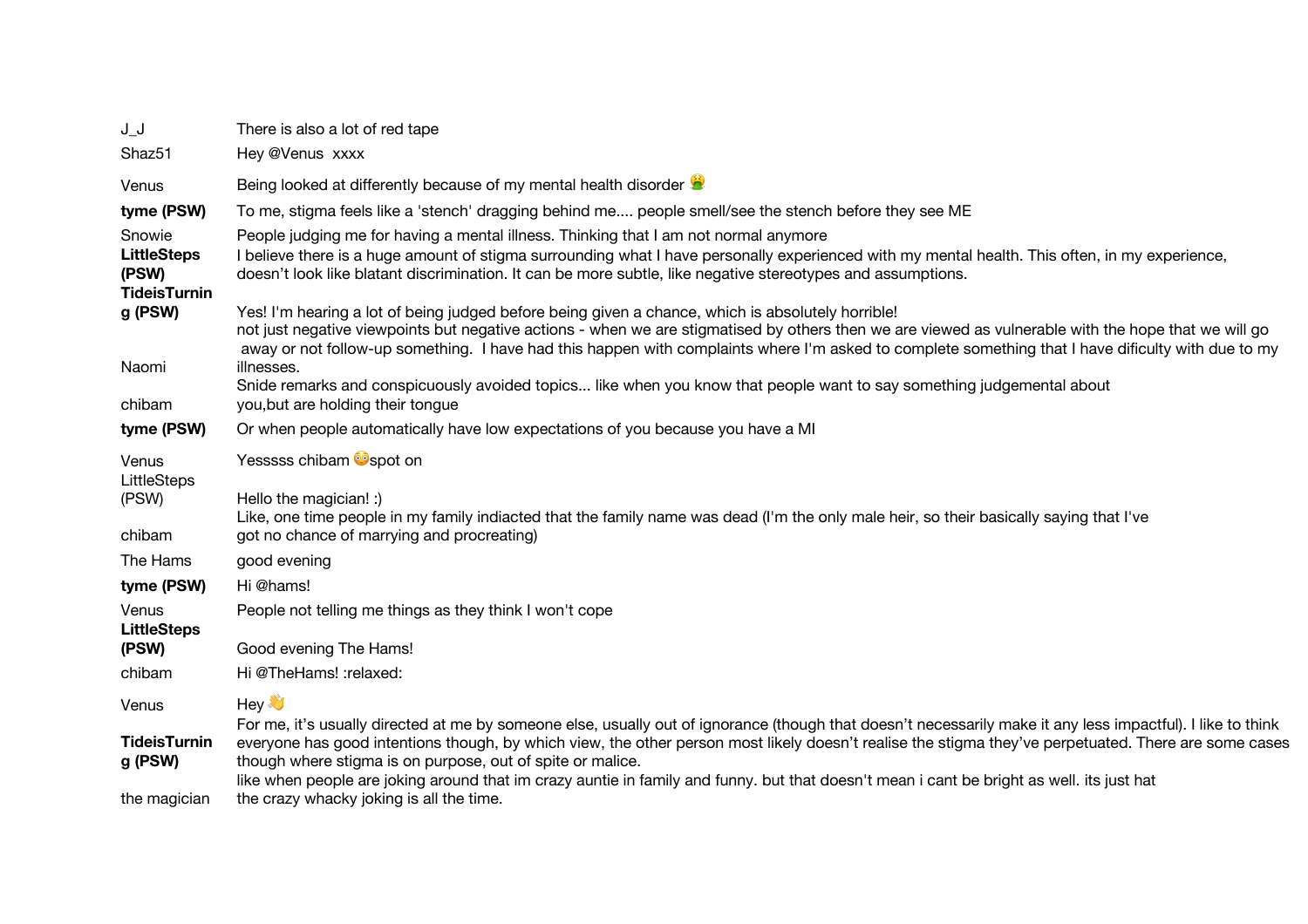| the magician                             | or its not dinner time conversation-you get real weird looks of smugness.<br>@the magician, for me, it's the exact opposite. It's like I'm not something they can laugh at and enjoy; it's like I'm something creepy that their                                                                                                                                 |
|------------------------------------------|-----------------------------------------------------------------------------------------------------------------------------------------------------------------------------------------------------------------------------------------------------------------------------------------------------------------------------------------------------------------|
| chibam                                   | obliged to feel uncomfortable about. I've always hated that. I've always wanted to be a joke that brightens up other peoples' lives.                                                                                                                                                                                                                            |
| The Hams                                 | test<br>@the magician I have nieces and nephews dragged into the stereotypical mainstream but I really know inside that they are                                                                                                                                                                                                                                |
| $J_{-}J$                                 | very clued up $\blacktriangledown$                                                                                                                                                                                                                                                                                                                              |
| The Hams                                 | hey @the magician - that is a good point. I have seen this play out in friendship groups. It's like people become tropes or stereotypes because of a certain<br>feature. There is a point at which it can become damagin. I really detest stereotypes and the most important thing we can do to each other is to value the<br>individual. People are different. |
| tyme (PSW)<br><b>TideisTurnin</b>        | Totally agree @The Hames                                                                                                                                                                                                                                                                                                                                        |
| g (PSW)                                  | I feel like some have started to touch a little on this already, but, how does externalised stigma impact you?                                                                                                                                                                                                                                                  |
| The Hams                                 | what do you mean by externalised stigma?<br>sometimes people don't realise they have a problem and distance themselves from anything about MI. its sad because if you tally                                                                                                                                                                                     |
| the magician                             | the numbers its 55% population.                                                                                                                                                                                                                                                                                                                                 |
| ل_ل                                      | Probably pretty much the same way it does for everone?!                                                                                                                                                                                                                                                                                                         |
| tyme (PSW)<br><b>LittleSteps</b>         | For me, i think it forms unhealthy cliques                                                                                                                                                                                                                                                                                                                      |
| (PSW)<br><b>LittleSteps</b>              | The hams, by "externalised" stigma, we are referring to stigma which comes from society and not from within.                                                                                                                                                                                                                                                    |
| (PSW)                                    | :)                                                                                                                                                                                                                                                                                                                                                              |
| $J_{-}J_{-}$                             | *every human<br>@TideisTurning (PSW), it destroys any hope of positive relationships with others, and destroys any hope of getting any help. It's like, if people have<br>already decided that your gonna be a loser in their eyes, are they ever gonna try to help you? IME, they don't because they've decided your unworthy of                               |
| chibam                                   | happiness. Likewise, can you enjoy, benefit, or meaningfully contribute to a relationship that is built on disrespect? Once again, IME, the answer is "No"<br>Regardless of where the stigma has come from, whether it's from someone who is aware, or someone who is unaware of what they're saying, it hurts! It                                              |
| <b>TideisTurnin</b><br>g (PSW)           | can be incredibly painful to have someone pick at things that may be really sensitive and/or that you have little to no control over (such as living with<br>mental health struggles). Also super frustrating! Often, I'll want to scream and cry at the same time.                                                                                             |
| <b>LittleSteps</b><br>(PSW)              | Stigma has manifested in the past into me being in denial of my mental ill-health for quite some time. This is something that was<br>difficult to overcome and ended up being a big theme of my recovery.                                                                                                                                                       |
| chibam<br><b>TideisTurnin</b><br>g (PSW) | @LittleSteps (PSW) There's a whole gaslighting effect, too, isn't there? It's like once people start blaming you for behaving "wrong" in their eyes, you<br>begin to lose clarity about what part of your actions/beliefs really are defective or unreasonable, and which parts are completely fair.                                                            |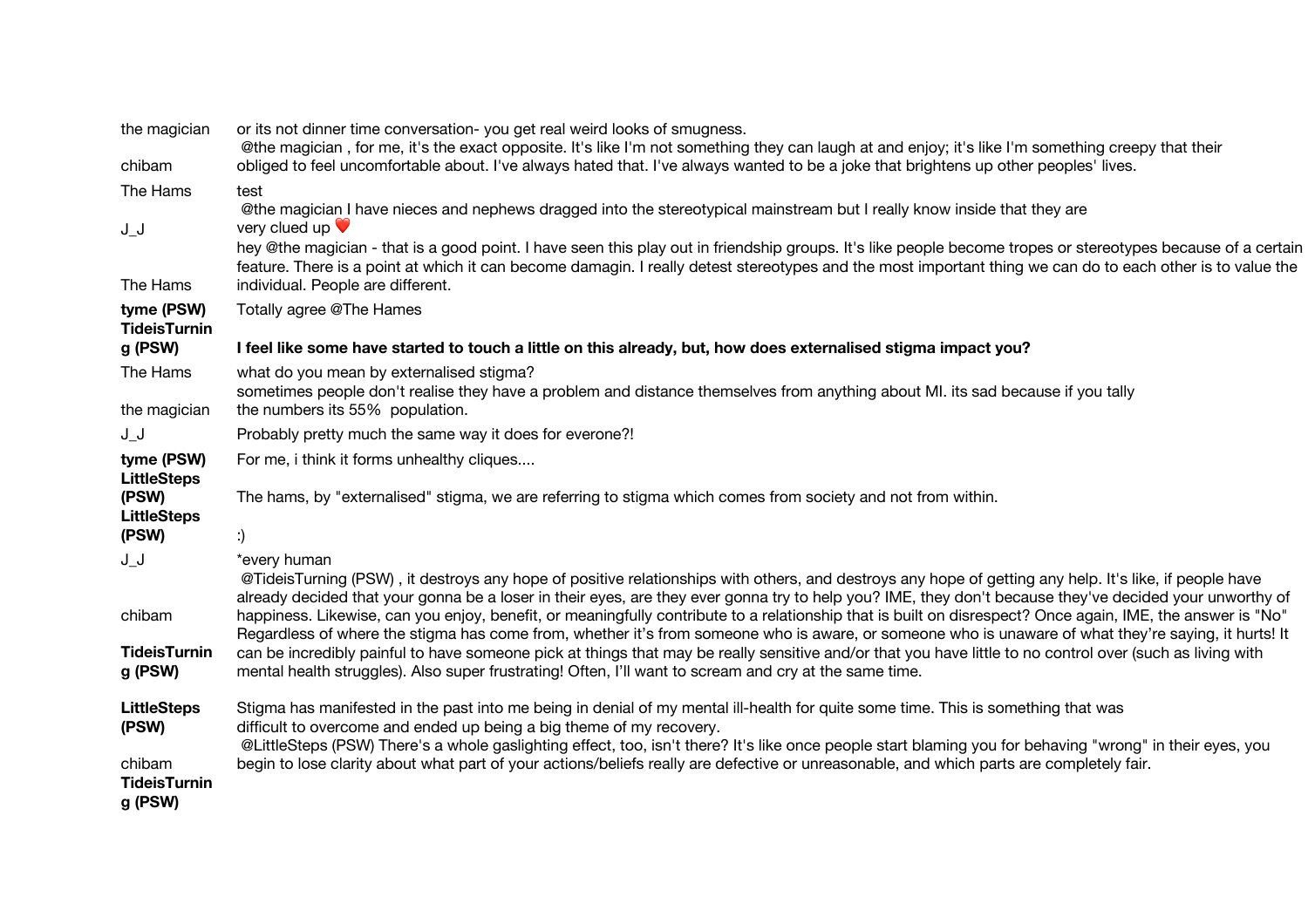|                                                    | Sometimes, continual perpetuation of stigma can lead to us taking things on board more personally, or internalising stigma.<br>Do you think this is something that affects you?                                                                                                                                                     |
|----------------------------------------------------|-------------------------------------------------------------------------------------------------------------------------------------------------------------------------------------------------------------------------------------------------------------------------------------------------------------------------------------|
| <b>LittleSteps</b><br>(PSW)<br><b>TideisTurnin</b> | very insightful point, chibam                                                                                                                                                                                                                                                                                                       |
| g (PSW)                                            | @chibam I feel like gaslighting might feed into this just a bit!                                                                                                                                                                                                                                                                    |
| chibam<br><b>LittleSteps</b>                       | @TideisTurning (PSW), yes it's a natural flow in the concepts, isn't it?                                                                                                                                                                                                                                                            |
| (PSW)                                              | Welcome, Zoe7!<br>I see - I think externalised stigma has actually prevented me from being myself. Like I have shut down and not bothered with things (social things etc)<br>because i am worried people will judge me. I have had that experience before, but I think over time I have learned to stop caring too much what others |
| The Hams                                           | think                                                                                                                                                                                                                                                                                                                               |
| Zoe7                                               | Hey @LittleSteps (PSW) Just going to read along for now until I find the flow.                                                                                                                                                                                                                                                      |
| $J_{-}J$                                           | I just don't like losing my shit<br>i once had 50 people chucked out of a nightclub for social stigma, that eventuated in discrimination. straight after an article in the paper                                                                                                                                                    |
| the magician<br><b>LittleSteps</b><br>(PSW)        | about education on MI. these days just shake it off.<br>Yes I do, but I've also come a long way. I think that negative stigma surrounding what I've experienced can sometimes seep<br>into my brain and sense of self.                                                                                                              |
| <b>TideisTurnin</b>                                |                                                                                                                                                                                                                                                                                                                                     |
| g (PSW)                                            | Ooft! That's tough @The Hams I've felt that :)<br>@J_J Sometimes we get pushed to our limit, don't we? I think there's an old Bugs Bunny cartoon where one of the characters (I forget who)                                                                                                                                         |
| chibam                                             | starts fuming, "That's all I can stand; I can't stands no more!" I often hear Mel Blancs voice scowling that line.<br>Theres some famous quote somewhere the biggest sin one can have is losing ones poise in society something like                                                                                                |
| $J_{-}J$                                           | that                                                                                                                                                                                                                                                                                                                                |
| the magician<br>TideisTurning                      | I'm older now and less sensitive. but sometimes i need to be reminded its not me its the other person.                                                                                                                                                                                                                              |
| (PSW)<br>TideisTurning                             | Yes @the magician! I feel like it's always good to have that reassurance every once in a while, no matter what age you are!                                                                                                                                                                                                         |
| (PSW)                                              | Next question; what are the impacts of internalised stigma for you?                                                                                                                                                                                                                                                                 |
| the magician                                       | also to not be frightened to tell people to mind their own business.                                                                                                                                                                                                                                                                |
| J_J                                                | Haha @the magician                                                                                                                                                                                                                                                                                                                  |
| J_J<br><b>LittleSteps</b><br>(PSW)                 | Or tell the what you think;)<br>I used to have feelings of shame or guilt towards what I have experienced, as a result of stigma. It took some time, but I have learnt that my<br>experiences of mental ill-health are in no way a moral failing. I sometimes still struggle with the effects of stigma and self-stigma.            |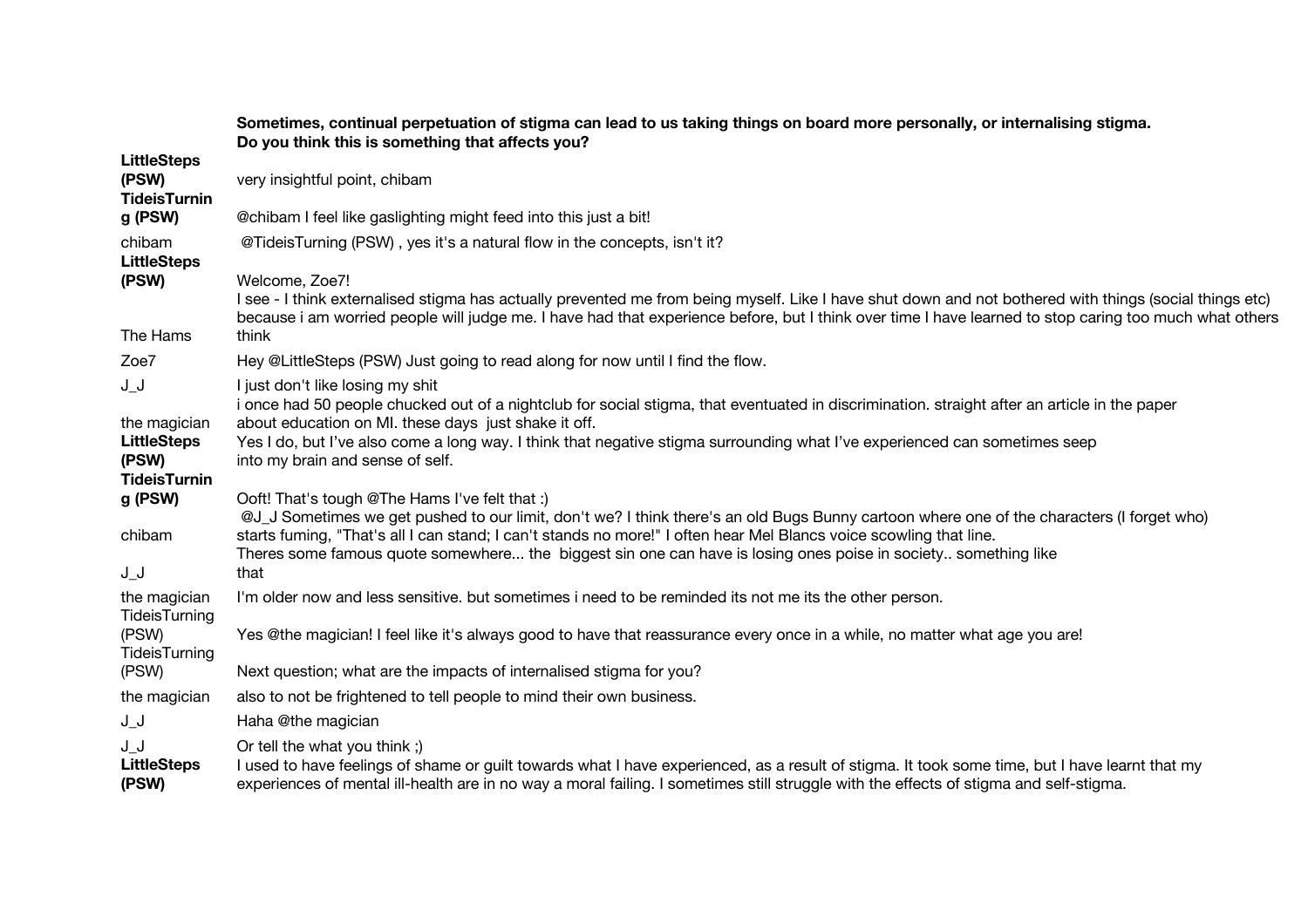| The Hams                      | @TideisTurning (PSW) I think an overall decrease in quality of life tbh. By internalising stigma I have started to not like myself, feel weird, feel out of the<br>ordinary etc. This impacts your quality of life greatly I feel. Though again, similar to before, I think that over time I have started to realise that it is no way<br>to live your life. But it's a balance hey                                                                                                          |
|-------------------------------|----------------------------------------------------------------------------------------------------------------------------------------------------------------------------------------------------------------------------------------------------------------------------------------------------------------------------------------------------------------------------------------------------------------------------------------------------------------------------------------------|
| <b>TideisTurnin</b>           |                                                                                                                                                                                                                                                                                                                                                                                                                                                                                              |
| g (PSW)                       | Definitely a balance, and a challenge @The Hams<br>being someone's 'little friend" or other friend. based on MI. not the same as the rest of group. makes you wonder if you're the                                                                                                                                                                                                                                                                                                           |
| the magician                  | lowest common denominator<br>When I internalise stigma it can make me feel worse, which can make my illnesses more of a challenge (than they already                                                                                                                                                                                                                                                                                                                                         |
| Naomi                         | are).<br>@TideisTurning (PSW), If we considder "internalised stigma" to be *unfair* self-criticism, then to be honest, I'm not impacted by that much at all. I know<br>my limitations, and I live within them, but I don't believe I'm being unreasonable in those appraisals. I'm incapable of making others happy, but that's not<br>me being harsh on myself, it's a thoroughly demonstrated fact. I just don't understand what they want, and thus am unable to adequately tend to their |
| chibam<br><b>TideisTurnin</b> | needs.                                                                                                                                                                                                                                                                                                                                                                                                                                                                                       |
| g (PSW)                       | How might we be able to become more aware of stigma affecting us to bring it out into the light?                                                                                                                                                                                                                                                                                                                                                                                             |
| the magician                  | an illness which is persecutory in nature but then to be socially ostracised as a result.                                                                                                                                                                                                                                                                                                                                                                                                    |
| Naomi                         | I think it is important to be vocal when we are stigmatised - to say 'hey, I don't accept how you are treating me, stop it!'                                                                                                                                                                                                                                                                                                                                                                 |
| JJ                            | @the magician, absolutely not true                                                                                                                                                                                                                                                                                                                                                                                                                                                           |
| Naomi                         | call out stigma when we see it<br>@the magician - i remember in year 6 a teacher said that to me - not MI related - but it was the weirdest thing even this                                                                                                                                                                                                                                                                                                                                  |
| The Hams                      | long i remember it                                                                                                                                                                                                                                                                                                                                                                                                                                                                           |
| Naomi                         | I do accept that there are people out there that need education about stigma, and genuinely don't fully understand that what they are doing are<br>detrimental to people with mental illness. Sometimes a conversation or an email or letter can serve to educate them.<br>I have grappled with this for years and I do truely am starting to realise that I hold back my emotions but my emotions are the                                                                                   |
| $J_{-}J_{-}$                  | same/simular to everyone (sic) elses                                                                                                                                                                                                                                                                                                                                                                                                                                                         |
| <b>TideisTurnin</b>           |                                                                                                                                                                                                                                                                                                                                                                                                                                                                                              |
| g (PSW)                       | @J_J can we just clarify what you're thinking isn't true?                                                                                                                                                                                                                                                                                                                                                                                                                                    |
| $J_{-}J_{-}$                  | Sorry, i don't understand the question                                                                                                                                                                                                                                                                                                                                                                                                                                                       |
| the magician                  | me? i was talking about my experience of not asserting how i was being treated in highschool.<br>@Naomi but there's a fine line there, too, isn't there? Like I think people need the freedom to speak out if they are being unfairly put upon trying to cater<br>to the needs of someone else with "mental illness". I think a lot of people are afraid of that - that "stigma reduction" policies will go too far and leave the<br>"normal"                                                |
| chibam<br><b>TideisTurnin</b> | population carrying an undue burden trying to cater to the "mentally ill".                                                                                                                                                                                                                                                                                                                                                                                                                   |
| g (PSW)                       | (: J all good- just in terms of your response to The Magician's point about ostracism & persecution                                                                                                                                                                                                                                                                                                                                                                                          |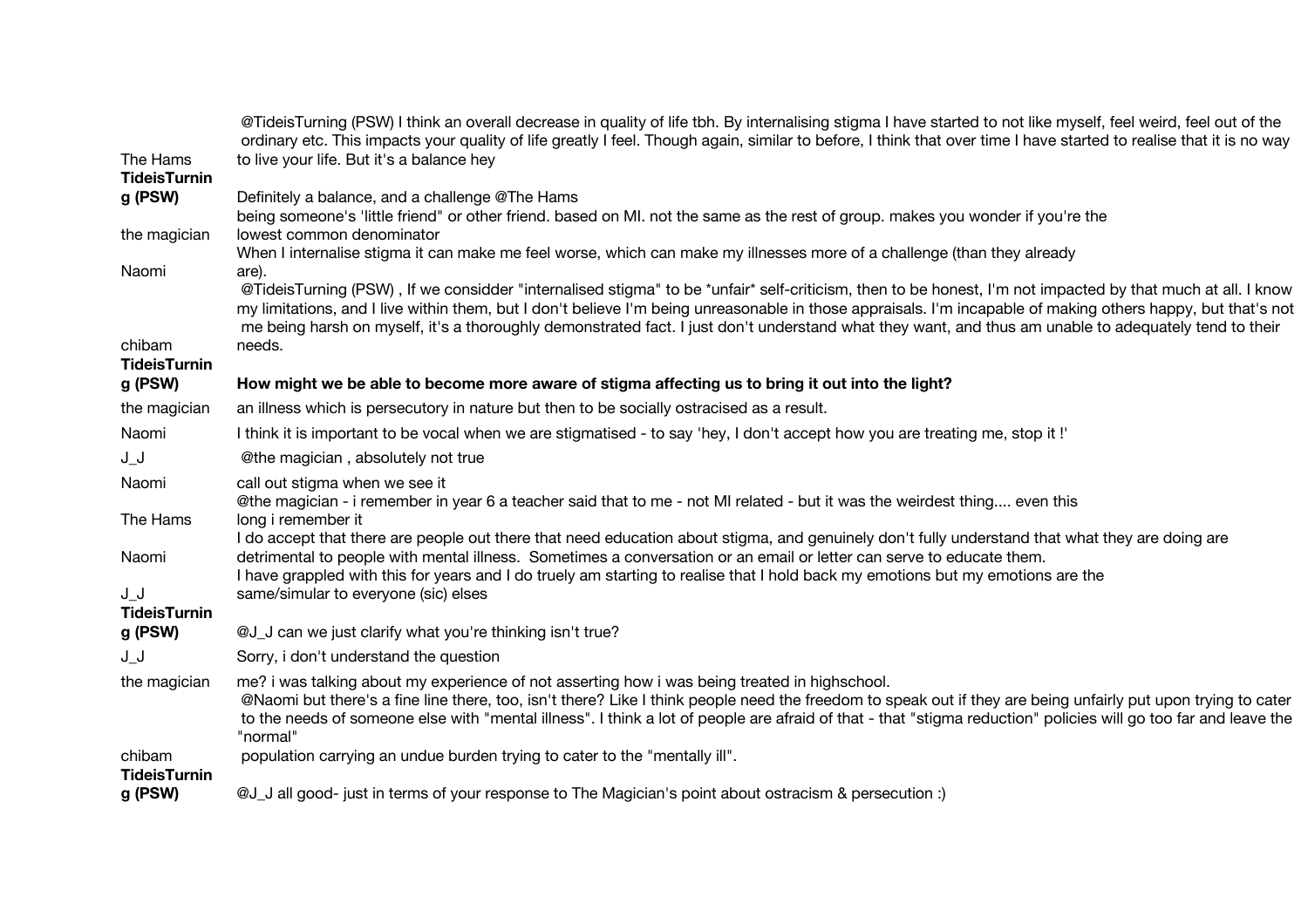| $J_{-}J_{-}$                           | @TideisTurning (PSW) I was talking in a general sense                                                                                                                                                                                                                                                                                                                                                      |
|----------------------------------------|------------------------------------------------------------------------------------------------------------------------------------------------------------------------------------------------------------------------------------------------------------------------------------------------------------------------------------------------------------------------------------------------------------|
| <b>TideisTurnin</b><br>g (PSW)         | Cool. Thanks so much for clarifying! :)<br>For me, a big part of tackling external and self-stigma has been through education. Whenever I feel the effects of stigma now, I try to remind myself that                                                                                                                                                                                                      |
| <b>LittleSteps</b><br>(PSW)            | my complex mental health issues are the results of things happening in my brain, and not my whole being. In thinking of this, I remind myself that what's<br>going on in my brain is in no way linked to the things that make me who I am - like my values and beliefs.<br>I think sometimes the stigma around mental illness can still be present despite the societal push to start openly talking about |
| The Hams<br><b>TideisTurnin</b>        | mental illness.                                                                                                                                                                                                                                                                                                                                                                                            |
| g (PSW)                                | 100% @The Hams                                                                                                                                                                                                                                                                                                                                                                                             |
| The Hams<br><b>TideisTurnin</b>        | agreed @LittleSteps (PSW) - We are NOT our illness                                                                                                                                                                                                                                                                                                                                                         |
| g (PSW)<br>the magician                | Yes! Brilliant @LittleSteps (PSW)<br>its in catering for the mentally ill also about treating normal people generally, when theres no such thing as normal,<br>normality.                                                                                                                                                                                                                                  |
|                                        | we are so much more than it - it reminds me of the time i was in the ward and i met some people who were having trouble as well. Initially i was unsure<br>about them, but very soon you start to bond and have banter about it. The funniest story was when the nurse said i needed to take my medication earlier                                                                                         |
| The Hams<br><b>LittleSteps</b>         | than normal and i said that i do it before bed and its only 8pm and i hadn't been to bed at 8pm since i was 4. You should have heard them laughing haha                                                                                                                                                                                                                                                    |
| (PSW)<br>chibam                        | I agree the magician!<br>@The Hams It's because we all want differant things; and there's no getting around the fact that a passenger aspiring to turn your cruise<br>ship away from your intended destination is a handicap to your ambitions.                                                                                                                                                            |
| Naomi                                  | more policies in place about stigma                                                                                                                                                                                                                                                                                                                                                                        |
| The Hams                               | @chibam - in that metaphor i would tell the passenger to leave the vessel lol                                                                                                                                                                                                                                                                                                                              |
| chibam<br><b>TideisTurnin</b>          | @The Hams I'd be the man jumping overboard. : smile:                                                                                                                                                                                                                                                                                                                                                       |
| g (PSW)                                | How could we combat or challenge experiences of stigma, either external or internal, when they arise?                                                                                                                                                                                                                                                                                                      |
| the magician<br><b>LittleSteps</b>     | MI is a physical problem. one that affects the brain just another organ of body. its a biological point.                                                                                                                                                                                                                                                                                                   |
| (PSW)                                  | Hello Appleblossom!<br>internal - employ CBT or similar ways of combating unhealthy thinking styles. external - challenge the person if you feel confident                                                                                                                                                                                                                                                 |
| The Hams                               | to, or ignore it, or take the piss?                                                                                                                                                                                                                                                                                                                                                                        |
| $J_{-}J_{-}$<br>TideisTurning<br>(PSW) | I feel like talking about it, as scary as that can feel, can be a really good place to start because I feel like a common accompaniment of stigma is shame,<br>which thrives with silence, so talking about it will, theoretically, help reduce or prevent that shame. It is a very brave thing to do though, because stigma,                                                                              |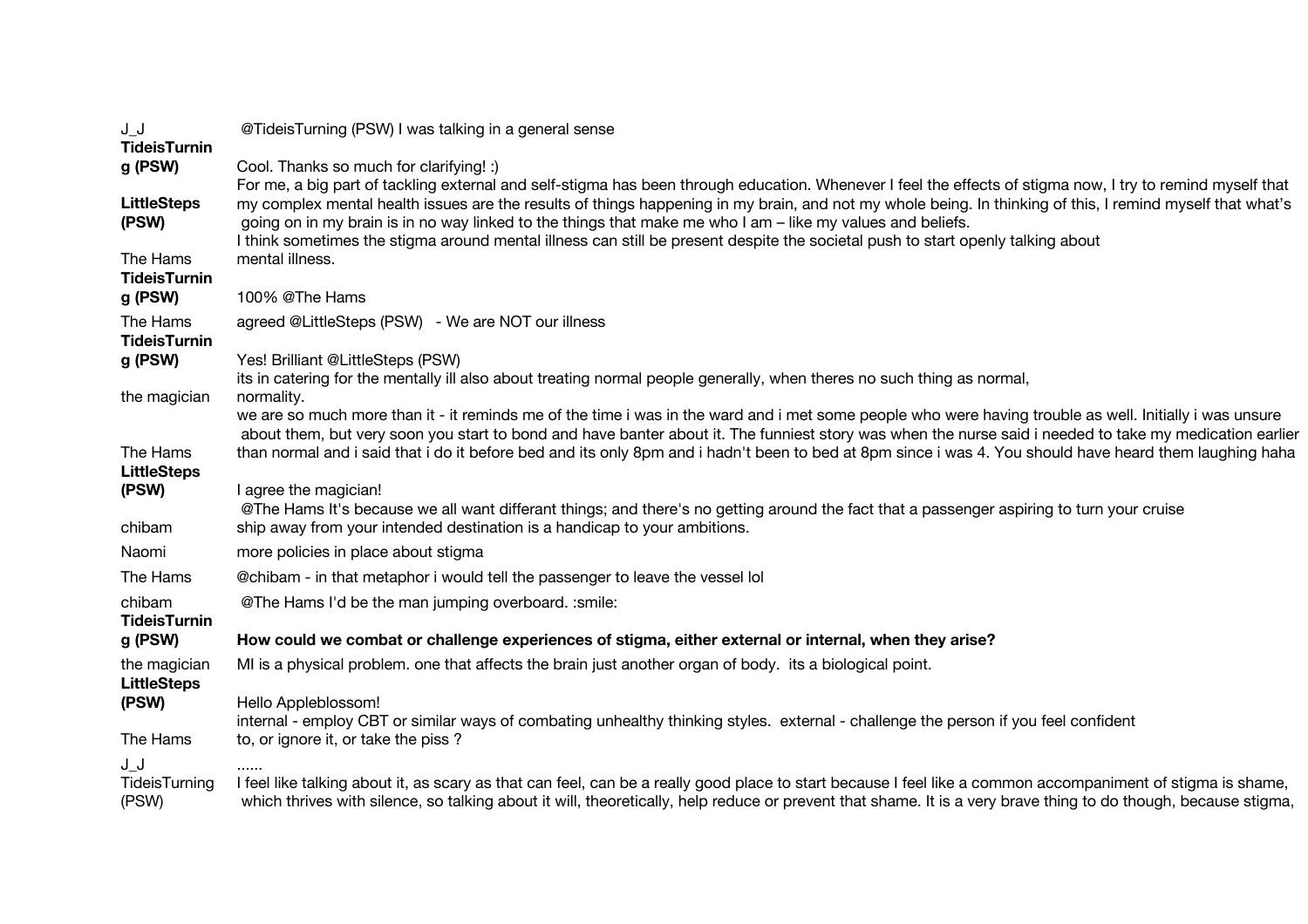| especially internalised, can often be really personal and sensitive, so I'd encourage sharing with someone you deeply trust, especially to start off with.                                                                                                                                                                                                   |
|--------------------------------------------------------------------------------------------------------------------------------------------------------------------------------------------------------------------------------------------------------------------------------------------------------------------------------------------------------------|
| @the magician But that's where things get really confusing for a lot of people (especially those outside the "MI realm"). because there's a lot of people<br>who don't have a physical/biological "mental illness", but who get roped into the "mentally ill" category because they are depressed/anxious/suicidal/ect<br>. due to the state of their lives. |
| I feel like opening a dialogue about mental health is a good place to start to tackle stigma in ourselves and in society.<br>depression and anxiety are included in physical illnesses. suicide is often untreated depression. a biological reaction not<br>believing so can delay seeking help.                                                             |
| But you also must not be afraid to be yourself                                                                                                                                                                                                                                                                                                               |
| you still own your emotions. but healthily.<br>@the magician SI is not always untreated depression - that does not take into account environmental and social                                                                                                                                                                                                |
| circumstances<br>@the magician the problem there, though, is that when people believe someone's depression is a physical problem, it naturally leads them to try to<br>remedy the person's "defective" body/brain, instead of remedying the true problem - their defective life. So a lot of people, including myself, believe it's                          |
| important that we start making distinctions about "mental illnesses" that originate from within the body, and those that originate from the wider world.<br>I'm really amazed at people who refuse to accept my valid feeling of being stimatised. When you say 'I feel stigmatised' and they will respond                                                   |
| with 'no'. Like how on earth would you know and how dare you invalid how I feel ! Ignorance, denial  etc etc etc.                                                                                                                                                                                                                                            |
| @J_J What an awesome and courageous way to challenge preconceived ideas: this is me!                                                                                                                                                                                                                                                                         |
| * invalidate                                                                                                                                                                                                                                                                                                                                                 |
| @Naomi That sounds SO invalidating!<br>@TideisTurning (PSW) Trouble with stigma is that in often leads into a spiral of social isolation, meaning you end up with nobody you                                                                                                                                                                                 |
| really trust to begin those conversations with.                                                                                                                                                                                                                                                                                                              |
| That's a really good point @chibam. I wonder if people like support professionals might be a starting point too? :)<br>sometimes the depressions are a reflection of what's happening in our lives yes but what's going on in the brain is physical. it can influence                                                                                        |
| your thoughts o situation. you cant just snap out of it. depressed is not depression.                                                                                                                                                                                                                                                                        |
| I think stigma can and does lead to avoidance, and this cannot be good to avoid people for fear of being stigmatised.                                                                                                                                                                                                                                        |
| @TideisTurning (PSW) Lol. Worst stigma I ever got was from the mental health "professionals":rolling_eyes:<br>That's awful @chibam! I'm so sorry to hear you've had those experiences, though I know they're unfortunately, not all that<br>uncommon                                                                                                         |
| i had the worst experience of stigma in mental health workplace, to not be given a job because accepted psychiatric<br>pharmaceuticals. who also told me smoking would lessen my stress.                                                                                                                                                                     |
| @chilbam - mental health professional have demons too :) not @TideisTurning (PSW) btw                                                                                                                                                                                                                                                                        |
|                                                                                                                                                                                                                                                                                                                                                              |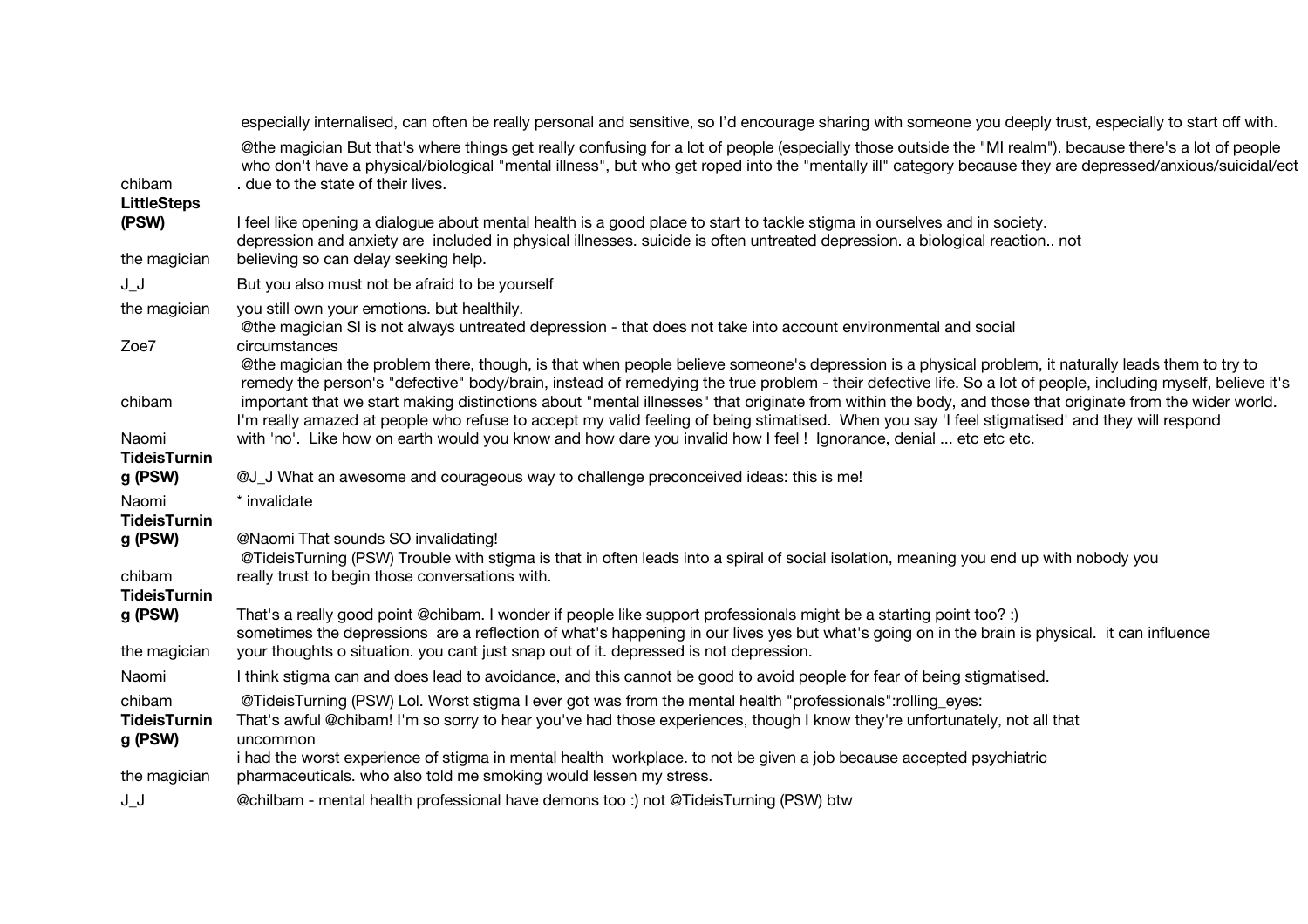| chibam                      | I was told, by TWO differant therapists that there was no hope for me. That I'd never find love; never have a family; never have a meaningful career. It's<br>horrible to be told that sort of stuff from random assholes, but to have your future diagnosed like that by a "professional" It's as gutting as can be.<br>i had an experience where a psychologist told me that anxiety would ruin my life if i didn't get control of it - she was a fool. NOt |
|-----------------------------|---------------------------------------------------------------------------------------------------------------------------------------------------------------------------------------------------------------------------------------------------------------------------------------------------------------------------------------------------------------------------------------------------------------------------------------------------------------|
| The Hams                    | even good at her psychologist job                                                                                                                                                                                                                                                                                                                                                                                                                             |
| <b>TideisTurnin</b>         | Starting to wrap up now: have you learned anything helpful from others' experiences here tonight that you might be able to                                                                                                                                                                                                                                                                                                                                    |
| g (PSW)                     | apply in your own life? If yes, what did you learn?                                                                                                                                                                                                                                                                                                                                                                                                           |
|                             | @J_J Oh, I don;t doubt that. My first therapist as much as told me he was having a crap day, on the day he made that awful prognosis about my                                                                                                                                                                                                                                                                                                                 |
| chibam                      | future. I thin, to some extent, he just needed to blow off some steam during that session, and unfortunately I copped it.                                                                                                                                                                                                                                                                                                                                     |
| The Hams                    | so i told her i was seeing a new psych and goodbye lol                                                                                                                                                                                                                                                                                                                                                                                                        |
| the magician                | i agree its important to accept a diagnosis an treatment but not necessarily the life that goes with it- carrying it with you.                                                                                                                                                                                                                                                                                                                                |
| J_J                         | Also @the magician I understand what you are saying                                                                                                                                                                                                                                                                                                                                                                                                           |
| <b>LittleSteps</b><br>(PSW) | In this group chat, I have spent time reflecting on the sometimes-subconscious impacts of societal stigma on my sense and conceptualisation of myself.<br>We have together talked about ways to combat stigma and self-stigma, and this has been a helpful reminder to check in with myself when I feel the<br>effects of stigma. This chat has also given me some tricks on how to tackle stigma and self-stigma.                                            |
| Naomi                       | There are many of us that are stigmatised, so not feeling alone is so very important. Thank you everyone !                                                                                                                                                                                                                                                                                                                                                    |
|                             | MAybe the thing i learned is that we all have stories of bad experiences so at least we can relate and remember that we are not                                                                                                                                                                                                                                                                                                                               |
| The Hams                    | along in that regard.                                                                                                                                                                                                                                                                                                                                                                                                                                         |
| JJ                          | Ok its good to talk to like minded friends;)                                                                                                                                                                                                                                                                                                                                                                                                                  |
| <b>TideisTurnin</b>         |                                                                                                                                                                                                                                                                                                                                                                                                                                                               |
| g (PSW)                     | Similarly Naomi, I think my biggest takeaway is that stigma affects many of us, in different ways                                                                                                                                                                                                                                                                                                                                                             |
| the magician                | thankyou for hearing my opinions!                                                                                                                                                                                                                                                                                                                                                                                                                             |
| The Hams                    | it is what it is hey                                                                                                                                                                                                                                                                                                                                                                                                                                          |
| Naomi                       | the more conversations, the better                                                                                                                                                                                                                                                                                                                                                                                                                            |
| The Hams                    | good night all - i am gonna head off. thanks again                                                                                                                                                                                                                                                                                                                                                                                                            |
| <b>TideisTurnin</b>         | Tonight's topic may have brought up some heavy feelings as we talked about struggles with stigma. Would some self-care be helpful                                                                                                                                                                                                                                                                                                                             |
| g (PSW)                     | for you after we finish? If so, what might you do? $\bullet$                                                                                                                                                                                                                                                                                                                                                                                                  |
| The Hams                    | see you on the forum                                                                                                                                                                                                                                                                                                                                                                                                                                          |
| $J_{-}J_{-}$                | Be kind to yourself                                                                                                                                                                                                                                                                                                                                                                                                                                           |
| the magician                | course currently doing on mental heath 1st aid. some insights and a cuppa.                                                                                                                                                                                                                                                                                                                                                                                    |
| Naomi                       | music, time with hubby, my pets, reading, or fav movie                                                                                                                                                                                                                                                                                                                                                                                                        |
|                             | @TideisTurning (PSW) There's a Fawlty Towers marathon on soon. I'm gonna go off and unwind with some good                                                                                                                                                                                                                                                                                                                                                     |
| chibam                      | chuckles.                                                                                                                                                                                                                                                                                                                                                                                                                                                     |